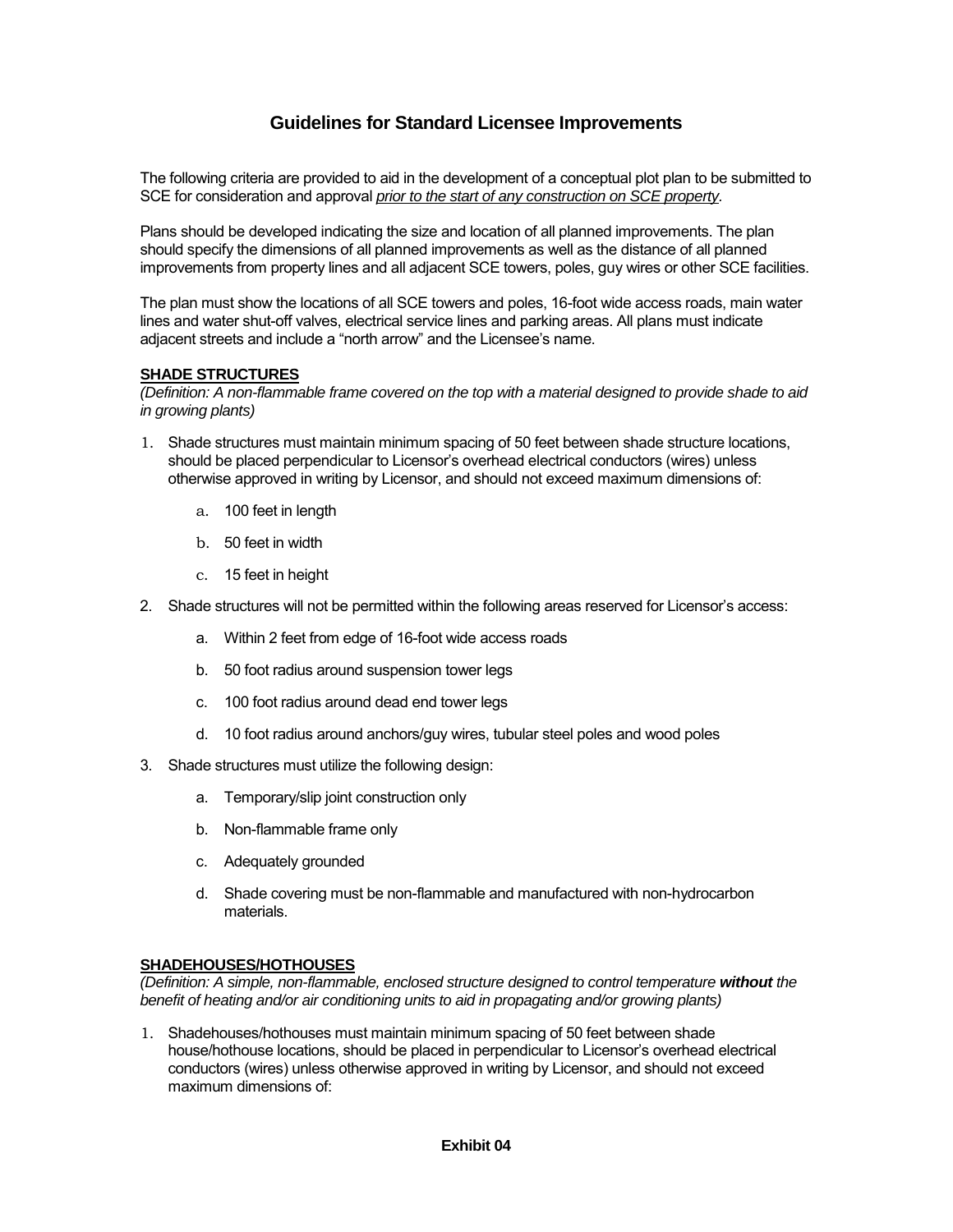- a. 100 feet in length
- b. 50 feet in width
- c. 15 feet in height
- 2. Shadehouses/hothouses will not be permitted within the following areas reserved for Licensor's access:
	- a. Within 2 feet from edge of 16-foot wide access roads
	- b. 50 foot radius around suspension tower legs
	- c. 100 foot radius around dead end tower legs
	- d. 10 foot radius around anchors/guy wires, tubular steel poles and wood poles
- 3. Shadehouses/hothouses must utilize the following design:
	- a. Temporary/slip joint construction only
	- b. Non-flammable frame only
	- c. Adequately grounded
	- d. Covering must be non-flammable and manufactured with non-hydrocarbon materials

#### **GREENHOUSES**

*(Definition: An enclosed structure designed to control temperature and/or humidity by the use of heating and/or air conditioning units to aid in propagating and/or growing plants)* 

Greenhouses will be considered on a case-by-case basis.

# **IRRIGATION SYSTEMS**

- 1. Maximum diameter of pipe: 3 inches
- 2. All pipe must be plastic Schedule 40 or better
- 3. No irrigation system will be permitted within the following areas reserved for Licensor's access:
	- a. Within 2 feet from edge of 16-foot wide access roads
	- b. 50 foot radius around suspension tower legs
	- c. 100 foot radius around dead end tower legs
- 4. Sprinkler controllers must be located at the edge of the right of way
- 5. Suitable identification markers will be required on main controllers and valves
- 6. Locations of main shut off valve will be provided and shown on a plot plan
- 7. Underground facilities must have a minimum cover of three feet
- 8. Earth disturbed must be compacted to ninety percent (90%)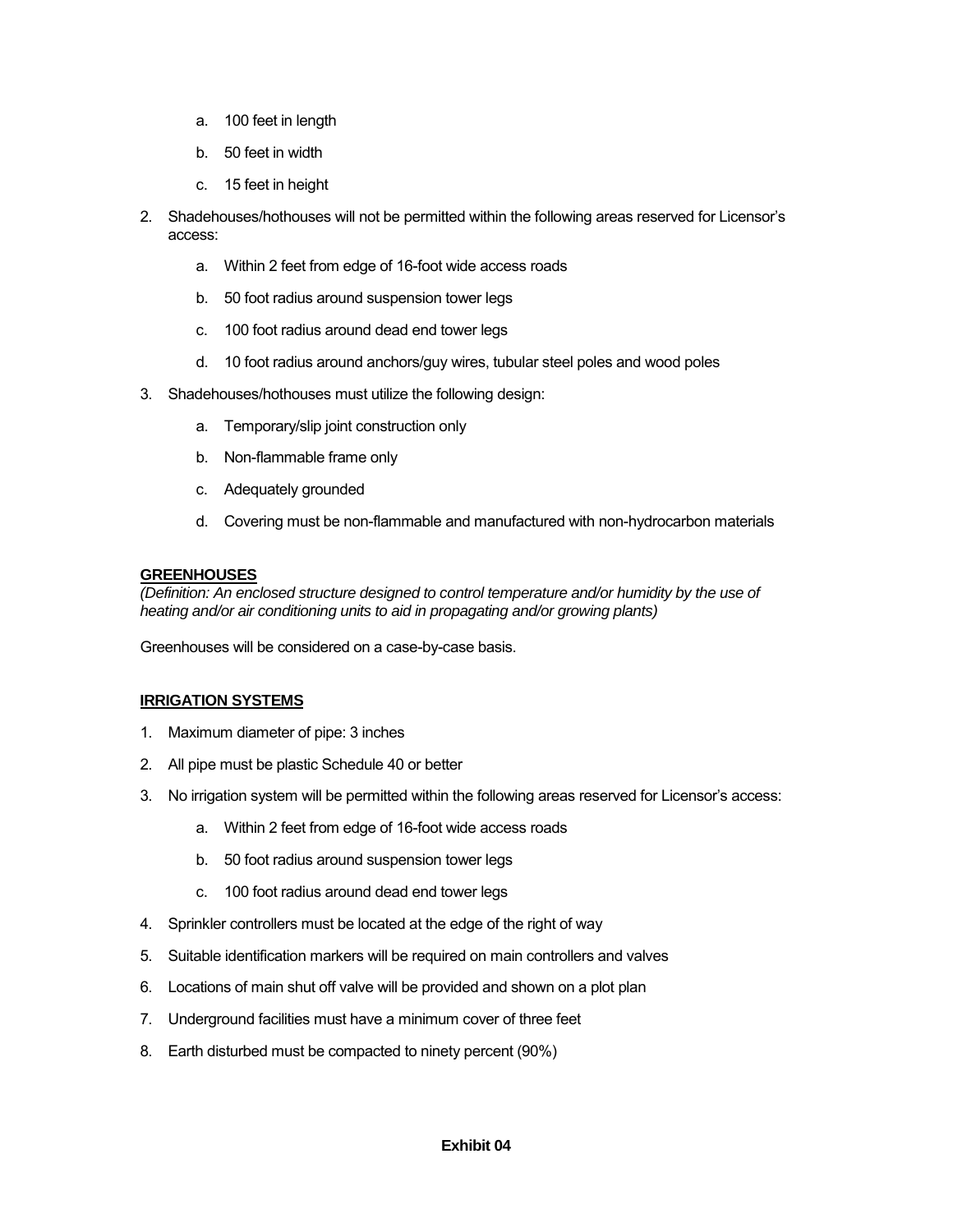#### **LANDSCAPING**

*(Parkways, setbacks, etc.)* 

- 1. No trees will be permitted under the overhead electrical conductors or within 10 feet of the "drip line" of the conductors
- 2. Trees must have slow to moderate growth, and must be of a variety that grows to a maximum height of no more than 40 feet and must be maintained by the Licensee at a height not to exceed 15 feet
- 3. Placement of large rocks (boulders) must be approved in writing by Licensor
- 4. Any mounds or change of grade must be approved in writing by Licensor
- 5. No cactus or thorny shrubs will be permitted
- 6. Retaining walls, planters, etc., must be approved in writing by Licensor

# **TRAILERS**

- 1. Trailers must meet the following criteria:
	- a. Must have axles and wheel and be able to be moved at any time
	- b. Maximum length: 40 feet
	- c. Maximum height: 15 feet
- 2. No trailers will be permitted within the following areas reserved for Licensor's access:
	- a. Within 2 feet from edge of 16-foot wide access roads
	- b. 50 foot radius around suspension tower legs
	- c. 100 foot radius around dead end tower legs
	- d. 10 foot radius around anchors/guy wires, tubular steel poles and wood poles
	- e. Under or within 10 feet of the conductor "drip lines"
- 3. Sewer or gas lines to trailers must be approved in writing by Licensor
- 4. Location of all electrical and telephone lines must be approved in writing by Licensor
- 5. Trailers shall not be used for residential purposes
- 6. Toxic or flammable materials will not be permitted in trailers

# **PARKING AREAS**

Parking areas should not be designed under the overhead electrical conductors or within 10 feet of the "drip lines" without Licensor's prior written approval.